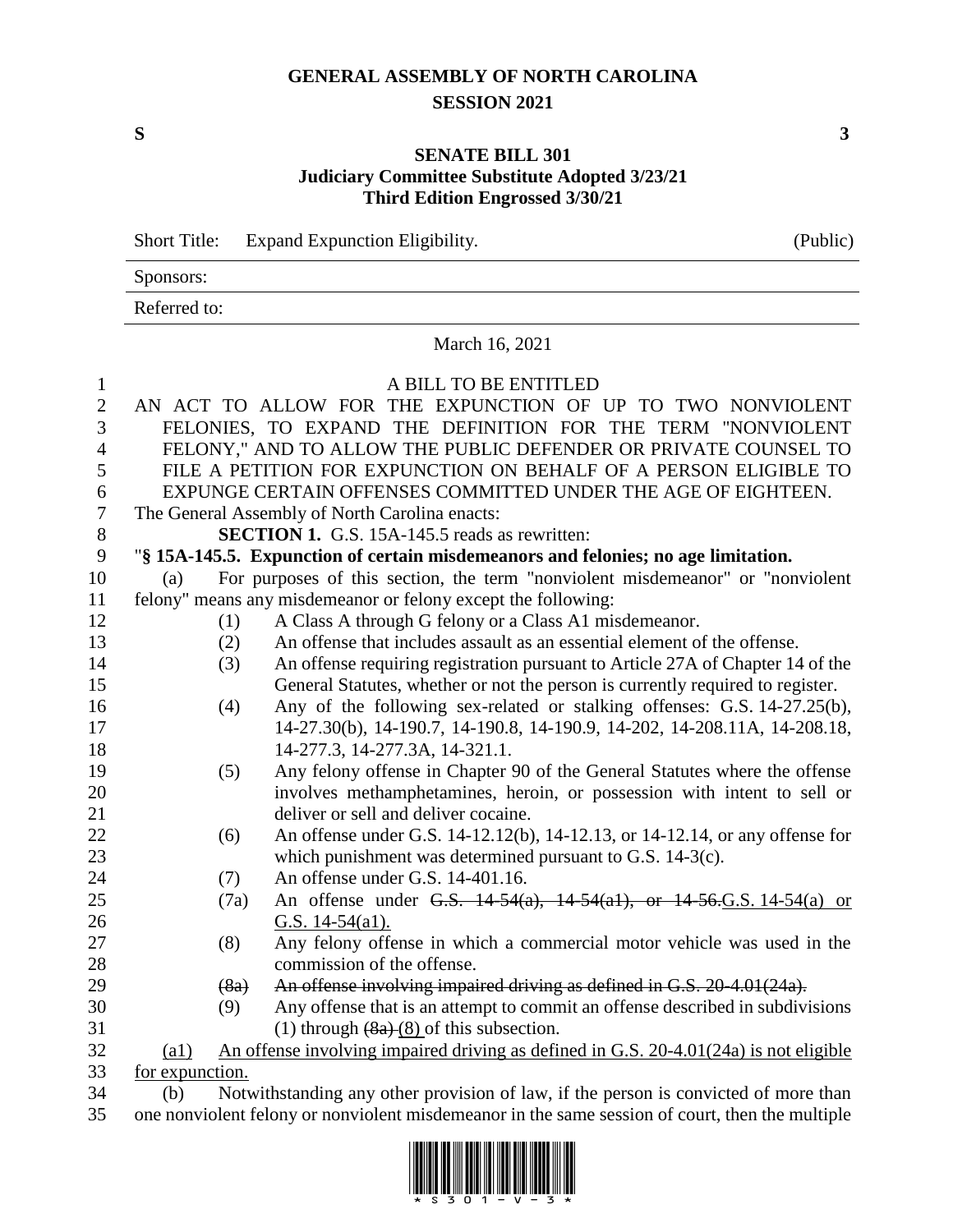|                                                     |            | <b>General Assembly Of North Carolina</b>                                                                                                                                                                                                                                                                                                                                                     | <b>Session 2021</b> |  |  |  |
|-----------------------------------------------------|------------|-----------------------------------------------------------------------------------------------------------------------------------------------------------------------------------------------------------------------------------------------------------------------------------------------------------------------------------------------------------------------------------------------|---------------------|--|--|--|
| $\mathbf{1}$<br>$\mathbf{2}$<br>3<br>$\overline{4}$ |            | nonviolent felony or nonviolent misdemeanor convictions shall be treated as one nonviolent<br>felony or nonviolent misdemeanor conviction under this section, and the expunction order issued<br>under this section shall provide that the multiple nonviolent felony convictions or nonviolent<br>misdemeanor convictions shall be expunged from the person's record in accordance with this |                     |  |  |  |
| 5                                                   | section.   |                                                                                                                                                                                                                                                                                                                                                                                               |                     |  |  |  |
| 6                                                   | (c)        | A person may file a petition, in the court of the county where the person was                                                                                                                                                                                                                                                                                                                 |                     |  |  |  |
| 7                                                   |            | convicted, for expunction of one or more nonviolent misdemeanor convictions or one-up to two                                                                                                                                                                                                                                                                                                  |                     |  |  |  |
| 8                                                   |            | nonviolent felony conviction convictions from the person's criminal record. The petition shall                                                                                                                                                                                                                                                                                                |                     |  |  |  |
| 9                                                   |            | not be filed earlier than one of the following:                                                                                                                                                                                                                                                                                                                                               |                     |  |  |  |
| 10                                                  | (1)        | For expunction of one nonviolent misdemeanor, five years after the date of                                                                                                                                                                                                                                                                                                                    |                     |  |  |  |
| 11                                                  |            | the conviction or when any active sentence, period of probation, or                                                                                                                                                                                                                                                                                                                           |                     |  |  |  |
| 12                                                  |            | post-release supervision has been served, whichever occurs later.                                                                                                                                                                                                                                                                                                                             |                     |  |  |  |
| 13                                                  | (2)        | For expunction of more than one nonviolent misdemeanor, seven years after                                                                                                                                                                                                                                                                                                                     |                     |  |  |  |
| 14                                                  |            | the date of the person's last conviction, other than a traffic offense not listed                                                                                                                                                                                                                                                                                                             |                     |  |  |  |
| 15                                                  |            | in the petition for expunction, or seven years after any active sentence, period                                                                                                                                                                                                                                                                                                              |                     |  |  |  |
| 16                                                  |            | of probation, or post-release supervision has been served, whichever occurs                                                                                                                                                                                                                                                                                                                   |                     |  |  |  |
| 17                                                  |            | later.                                                                                                                                                                                                                                                                                                                                                                                        |                     |  |  |  |
| 18<br>19                                            | (3)        | For expunction of one nonviolent felony, 10 years after the date of the<br>conviction or 10 years after any active sentence, period of probation, or                                                                                                                                                                                                                                          |                     |  |  |  |
| 20                                                  |            |                                                                                                                                                                                                                                                                                                                                                                                               |                     |  |  |  |
| 21                                                  |            | post-release supervision-supervision, related to the conviction listed in the<br>petition, has been served, whichever occurs later.                                                                                                                                                                                                                                                           |                     |  |  |  |
| 22                                                  | (4)        | For expunction of two nonviolent felonies, 20 years after the date of the most                                                                                                                                                                                                                                                                                                                |                     |  |  |  |
| 23                                                  |            | recent conviction listed in the petition, or 20 years after any active sentence,                                                                                                                                                                                                                                                                                                              |                     |  |  |  |
| 24                                                  |            | period of probation, or post-release supervision, related to a conviction listed                                                                                                                                                                                                                                                                                                              |                     |  |  |  |
| 25                                                  |            | in the petition, has been served, whichever occurs later.                                                                                                                                                                                                                                                                                                                                     |                     |  |  |  |
| 26                                                  |            | A person previously granted an expunction under this section is not eligible for relief under                                                                                                                                                                                                                                                                                                 |                     |  |  |  |
| 27                                                  |            | this section for any offense committed after the date of the previous order for expunction.                                                                                                                                                                                                                                                                                                   |                     |  |  |  |
| 28                                                  | (c1)       | A petition filed pursuant to this section shall contain, but not be limited to, the                                                                                                                                                                                                                                                                                                           |                     |  |  |  |
| 29                                                  | following: |                                                                                                                                                                                                                                                                                                                                                                                               |                     |  |  |  |
| 30                                                  | (1)        | An affidavit by the petitioner that the petitioner is of good moral character and                                                                                                                                                                                                                                                                                                             |                     |  |  |  |
| 31                                                  |            | has not been convicted of any other felony or misdemeanor, other than a traffic                                                                                                                                                                                                                                                                                                               |                     |  |  |  |
| 32                                                  |            | violation, under the laws of the United States or the laws of this State or any                                                                                                                                                                                                                                                                                                               |                     |  |  |  |
| 33                                                  |            | other state during the applicable five-year, seven-year, or 10-year-10-year, or                                                                                                                                                                                                                                                                                                               |                     |  |  |  |
| 34                                                  |            | $20$ -year waiting period set forth in subsection (c) of this section.                                                                                                                                                                                                                                                                                                                        |                     |  |  |  |
| 35                                                  |            |                                                                                                                                                                                                                                                                                                                                                                                               |                     |  |  |  |
| 36                                                  | (c3)       | The court, after hearing a petition for expunction of one or up to two nonviolent                                                                                                                                                                                                                                                                                                             |                     |  |  |  |
| 37                                                  |            | felony, felonies, may order that the petitioner be restored, in the contemplation of the law, to the                                                                                                                                                                                                                                                                                          |                     |  |  |  |
| 38                                                  |            | status the petitioner occupied before the arrest or indictment or information, except as provided                                                                                                                                                                                                                                                                                             |                     |  |  |  |
| 39                                                  |            | in G.S. 15A-151.5, if the court finds all of the following:                                                                                                                                                                                                                                                                                                                                   |                     |  |  |  |
| 40                                                  | (1)        | The petitioner has not been granted an expunction under this section prior to                                                                                                                                                                                                                                                                                                                 |                     |  |  |  |
| 41                                                  |            | the date of any offense the current petition requests be expunged.                                                                                                                                                                                                                                                                                                                            |                     |  |  |  |
| 42                                                  | (2)        | The petitioner is of good moral character.                                                                                                                                                                                                                                                                                                                                                    |                     |  |  |  |
| 43                                                  | (3)        | The petitioner has no outstanding warrants or pending criminal cases.                                                                                                                                                                                                                                                                                                                         |                     |  |  |  |
| 44                                                  | (4)        | The petitioner has no misdemeanor convictions, other than a traffic violation                                                                                                                                                                                                                                                                                                                 |                     |  |  |  |
| 45                                                  |            | not listed in the petition for expunction, in the five years preceding the                                                                                                                                                                                                                                                                                                                    |                     |  |  |  |
| 46<br>47                                            |            | petition, and no other felony or misdemeanor convictions, other than a traffic<br>violation not listed in the petition for expunction, convictions not listed in the                                                                                                                                                                                                                          |                     |  |  |  |
| 48                                                  |            | petition during the applicable 10-year or 20-year waiting period set forth in                                                                                                                                                                                                                                                                                                                 |                     |  |  |  |
| 49                                                  |            | subsection (c) of this section.                                                                                                                                                                                                                                                                                                                                                               |                     |  |  |  |
| 50                                                  | (4a)       | For a petition for expunction of two nonviolent felonies, the two nonviolent                                                                                                                                                                                                                                                                                                                  |                     |  |  |  |
| 51                                                  |            | felony convictions were obtained within the same 24-month period.                                                                                                                                                                                                                                                                                                                             |                     |  |  |  |
|                                                     |            |                                                                                                                                                                                                                                                                                                                                                                                               |                     |  |  |  |